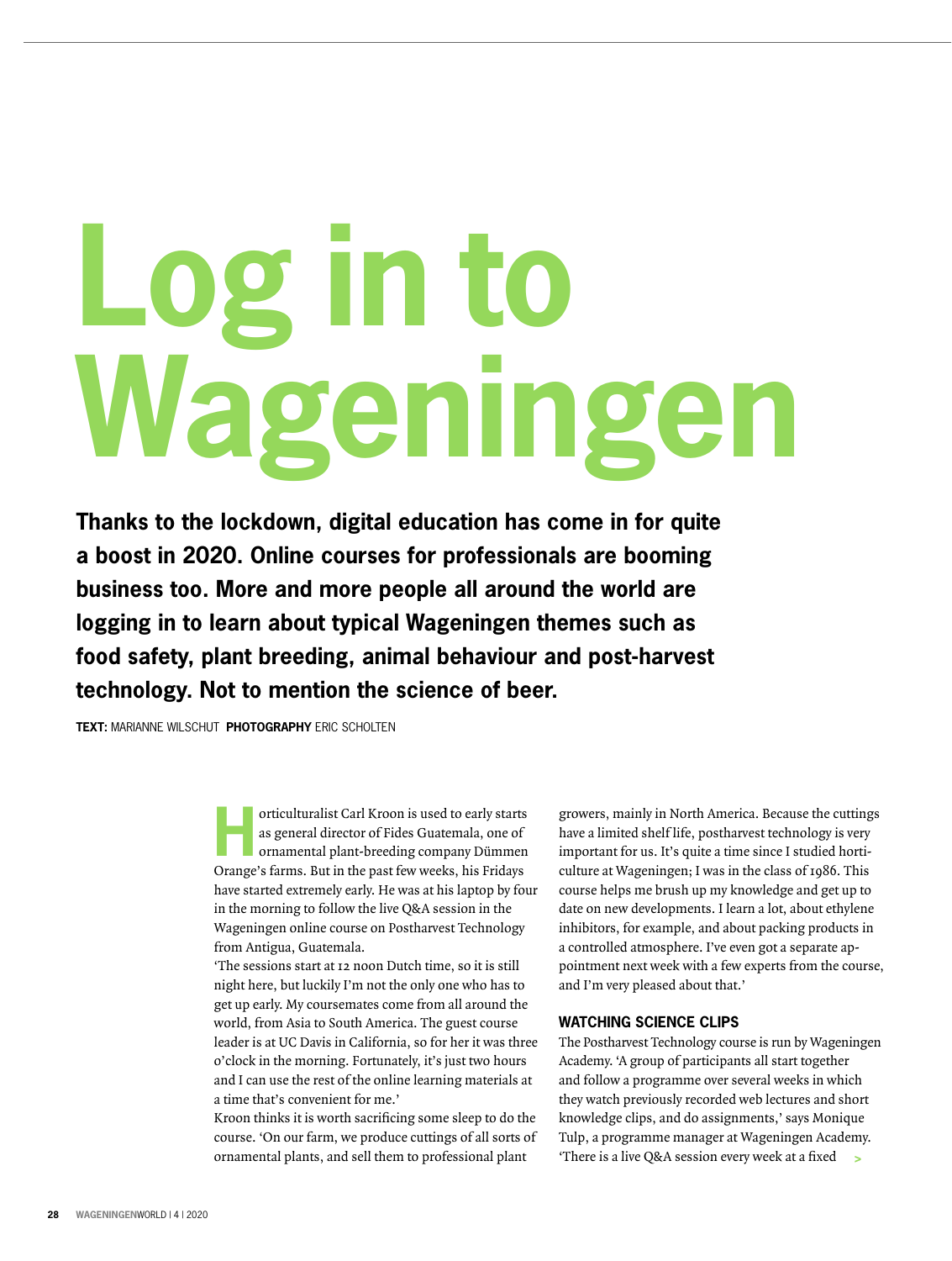# **EDUCATION**

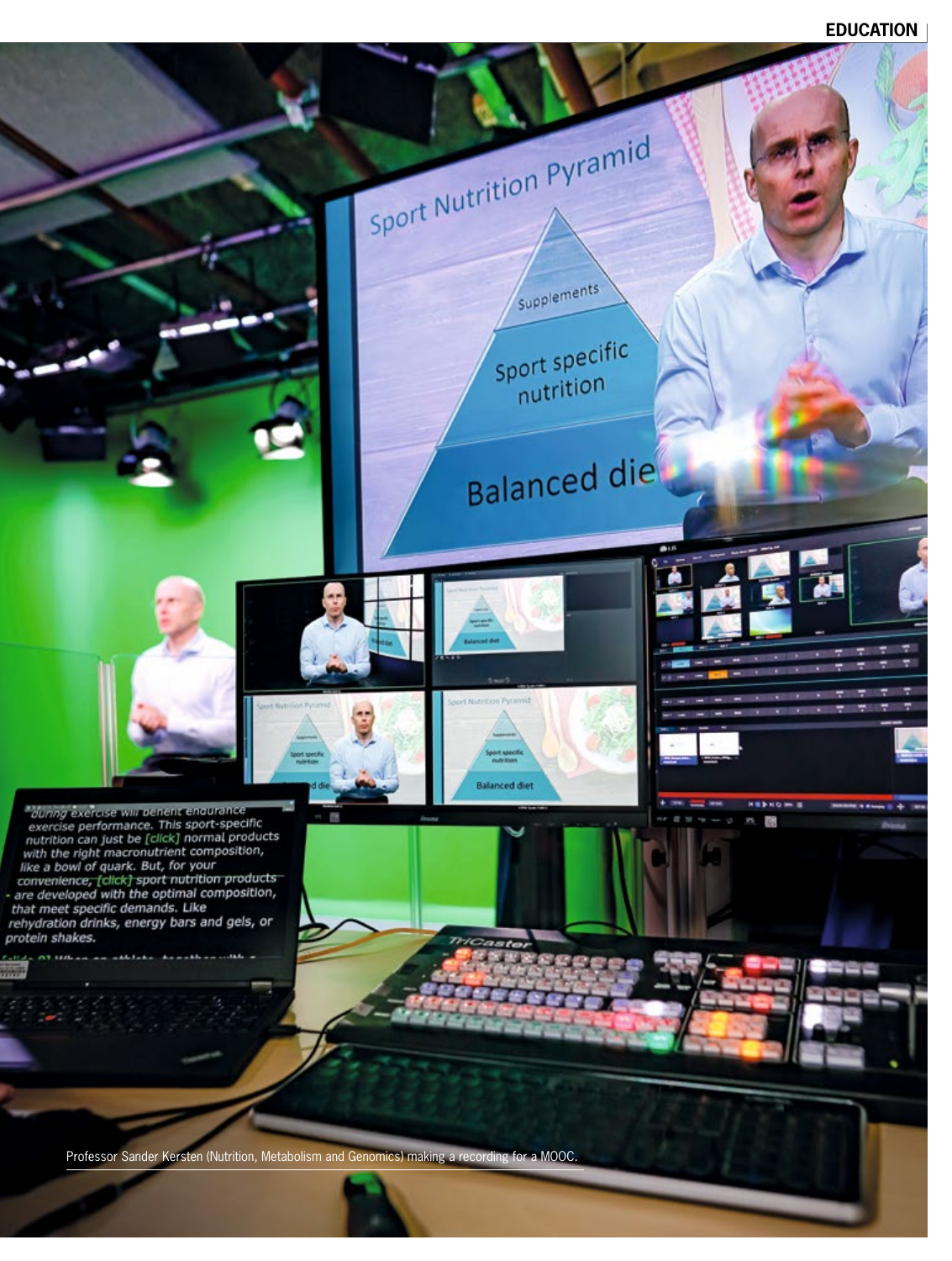time, with interaction between the participants and the experts. Interaction is also possible through the discussion forum on the online learning platform.' These are interesting courses for professionals who want to expand or brush up their knowledge, perhaps because they want to make a career switch. The prices vary: the Postharvest Technology course costs 1250 euros, while Refrigerated Transport Technology costs 575 euros.

# **'We try to plan live sessions at doable times in the different time zones'**

Tulp: 'Some companies include our courses in their staff training programmes. Then we get some of their staff taking a course with us every year. And we run tailor-made courses, which can also be done online.'

### **A SUCCESS**

Until recently, most of these courses for professionals were taught on the Wageningen campus. Because of the coronavirus crisis, many courses had to be rapidly moved online, just like the degree courses. Wageningen's extensive experience of running Massive Open Online Courses (MOOCs) came in handy when people had to make this switch. As the word 'massive' suggests, large numbers of students from around the world sign up – on the online platform EdX – for these online lectures. With the odd exception, the courses are free and participants can take them at their own pace. Wageningen launched its first MOOC in 2015, and there are now 43 WUR courses available online. In August, the millionth participant embarked on a Wageningen MOOC, a milestone that was reached much earlier than expected thanks to the Covid-19 pandemic. 'There were two or three times more registrations than usual during the lockdown,' says Suzanne de Bruijn, Wageningen's business developer for lifelong learning. 'Some courses had up to 30 times more participants than usual.'

Thanks to the experience of making MOOCS,

Wageningen did not find it too hard to switch to online education, says Ulrike Wild, director of online learning at WUR. 'Over the past five years we have built up the infrastructure, including a professional recording studio and ICT support.'

## **COVID CATALYST**

Staff at the Wageningen Centre for Development Innovation (WCDI) even talk of a Covid catalyst that has accelerated their progress down the digital route they had already chosen. WCDI supports capacity development among professionals in developing countries. 'Professionals in the food sector can brush up their knowledge with us on subjects such as stakeholder management or climate change. We used to travel a lot to Ethiopia, Cambodia, Colombia and other countries to do that,' says Riti Hermán Mostert of WCDI. 'And participants came to the Netherlands for two-week courses. With sustainability in mind, we were already working on online learning materials. This year our team has gone all out to expand what we offer.' Because most of the WCDI participants come from low and middle income countries where the internet is not always reliable, the course organizers had to be creative. 'We try and plan live sessions at times that are doable in the different time zones, and when the internet is usually stable for our course participants. We use learning materials and knowledge clips that are downloadable at low bandwidths and can be used offline. We also use WhatsApp to distribute information.' Working online generates a lot of new possibilities, says Hermán Mostert. 'If I organize a meeting for former participants now, I can easily ask someone from India or Nigeria who took part last year to give a presentation. The budget I have wouldn't stretch to flying them over. And we can now spread fulltime courses that used to take two weeks over a longer period, and have smaller groups that get more coaching. That makes it easier to combine participation in the course with your work and your private life. We can also start offering short inservice courses now.'

All these advantages notwithstanding, Hermán Mostert does not expect all WCDI's educational work to stay online in the future. 'Sometimes we'll end up with a mix of online and on-campus. The obvious advantage of being on campus is that participants can expand their networks and can visit companies.'